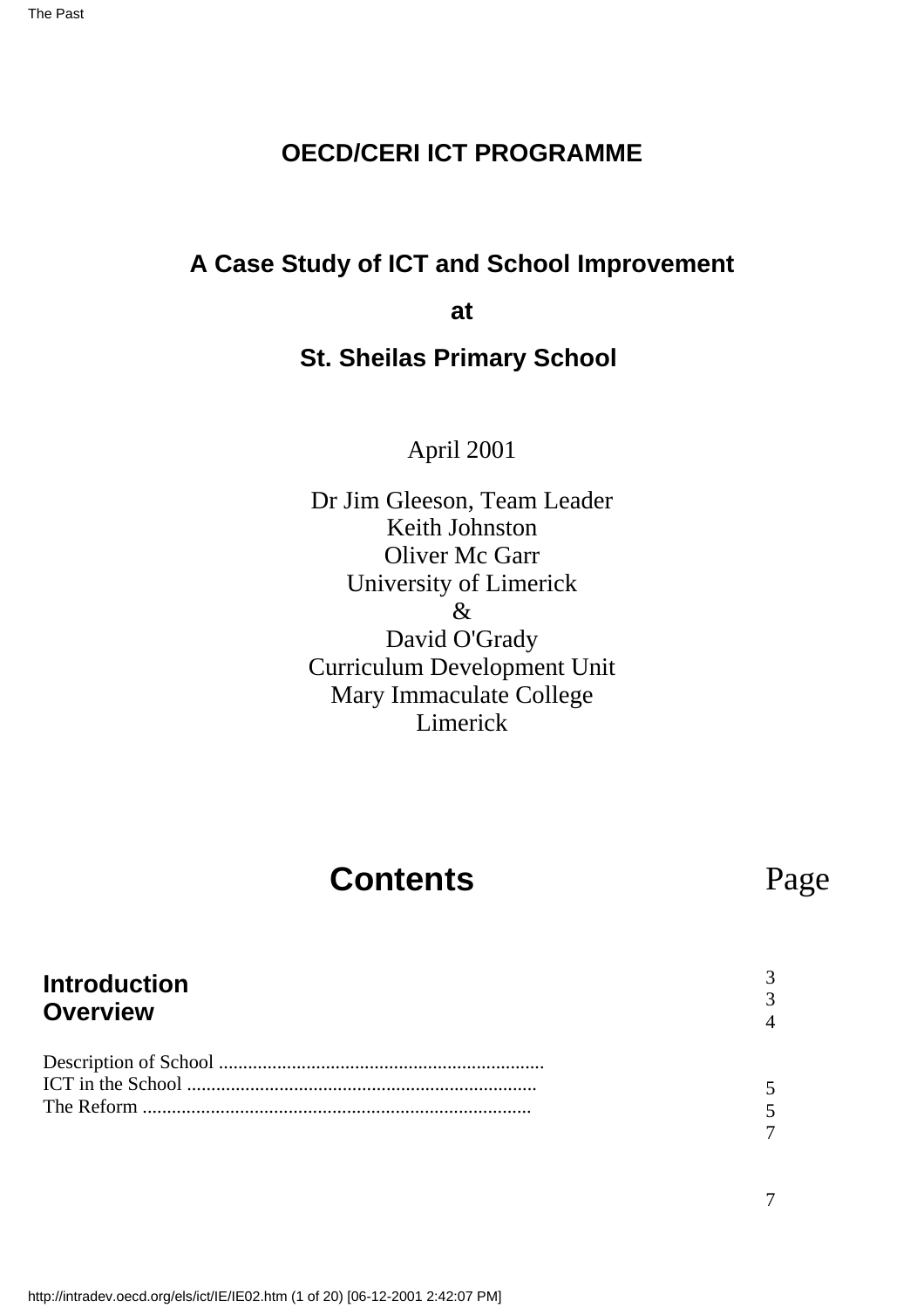| <b>The Past</b>    | 8<br>9 |
|--------------------|--------|
|                    |        |
|                    | 10     |
|                    | 12     |
|                    | 13     |
| <b>The Present</b> | 15     |
|                    | 16     |
|                    |        |
|                    |        |
|                    | 17     |
|                    | 17     |
|                    | 18     |

20

# **Hypotheses**

# **Projections to the Future**

# Appendix B.........................................................................

# **Introduction**

The research for this case study was carried out in St. Sheila s Senior primary school from the 31<sup>st</sup> of January to the 2<sup>nd</sup> of February 2001. The research was carried out in accordance with the methodology outlined in pages 8 to 15 of the OECD/CERI workbook using interviews, questionnaires, classroom observations, and the collection of additional evidence from the school. The report focuses on the current school reforms and the role that ICT has played in these reforms as well as its overall use within the school.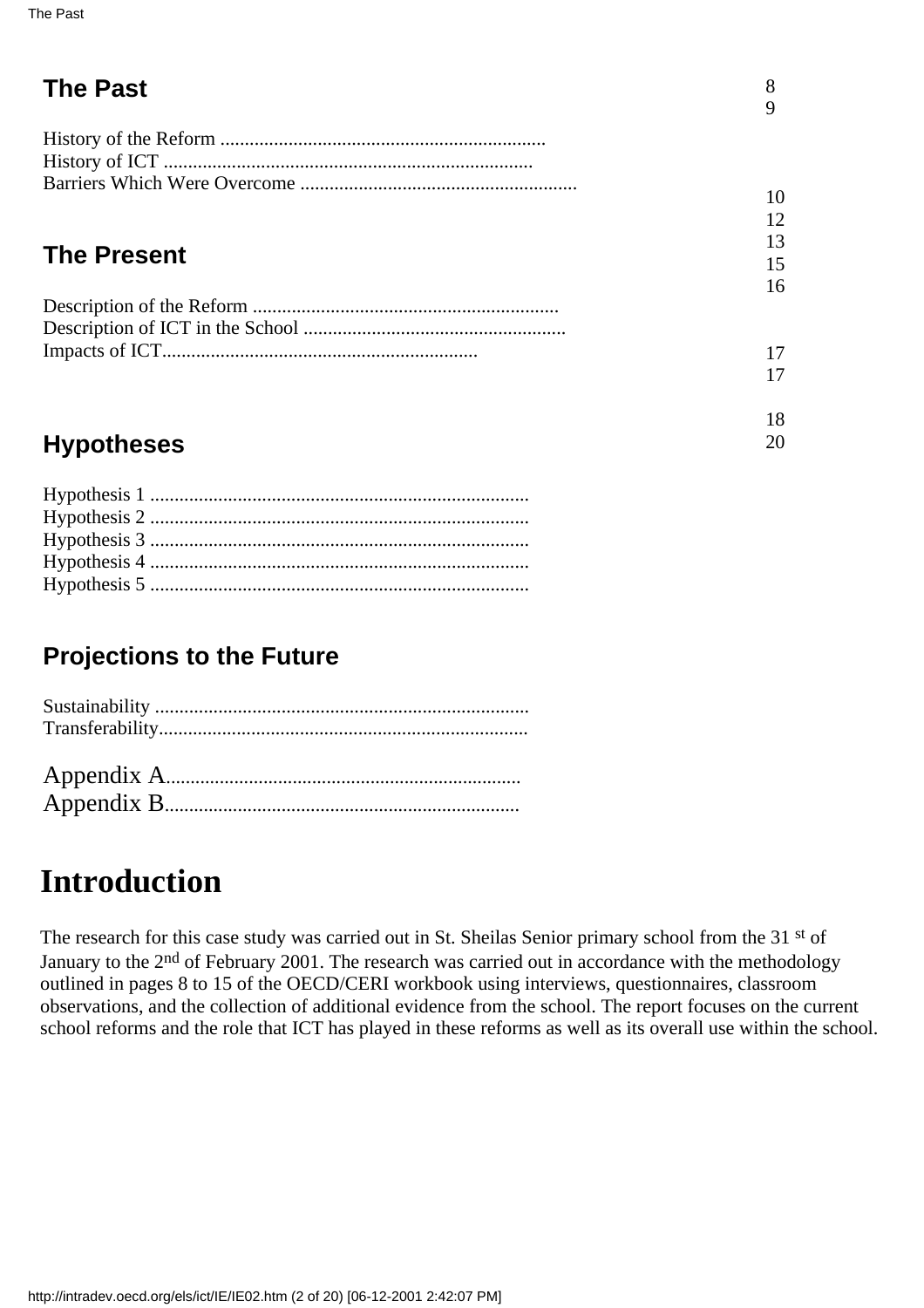# **Overview**

# **Description of the School**

St. Sheila s senior primary school is a medium sized primary school situated in an affluent city suburb. The school is surrounded by middle class housing estates and was founded in 1981 to cater for the growth in the locality as the population of the suburb expanded. The school quickly grew in size from a two-teacher school in 1977, to a 22-teacher school with a student population of 640 students, in 1990. However, since then the population has decreased considerably and the school now has a student population of 292 students and 14 teachers. All students attending St. Sheila s are from housing estates within the locality and are generally from high socio-economic backgrounds.

When established the school had two teachers, the current principal and vice principal. As the population of the school increased in the eighties the number of staff members subsequently increased. The majority of teachers currently in the school began teaching in the school in the early eighties. Therefore the staff profile is quite uniform with the majority of staff members aged between 40 and 50 years. The school is supported by an active parents association, which undertakes fundraising on behalf of the school. In addition the school has several other links with the community including running annual Christmas concerts for parents and using the local swimming pool every Saturday.

The school has a very open and caring culture. This is characterised by bright open corridors with student art and work displayed throughout the school both in corridors and throughout the classrooms.

# **ICT in the School**

The school is currently involved in a DES sponsored SIP project and has been equipped with a network of 30 Thin-Client Network Clients in a dedicated computer room with access to normal PC Windows desktop using Citrix Metaframe. In addition to the cluster room each classroom is also equipped with a networked multimedia PC with Internet access. The special needs room contains an additional 7 computers equipped with specialist software. The high level of IT resources and infrastructure does not reflect the resources of a typical primary school. The school is known throughout the area as an IT school and students are required to pay an annual levy of £6 towards the maintenance of the computer equipment in the school.

Technical support is primarily supplied by the schools IT coordinator who maintains all elements of the computer infrastructure from individual PC problems to larger network problems. All teachers commented on the dependency they had on his skills and expertise to maintain the computer facilities in the school. External vendor supplied technical support is utilised only when serious technical problems, beyond the skills of the IT coordinator, are encountered.

All teachers interviewed believe that the current ICT resources within the school are adequate and also accept that other schools do not possess similar equipment. The school does not have any plans to further develop the IT infrastructure in the immediate future but rather aims to integrate ICT further into teaching and learning within existing subjects. The use of ICT within the school focuses on the use of ICT as an additional resource within all subject areas. This is reflected in its varied use by the majority of staff members.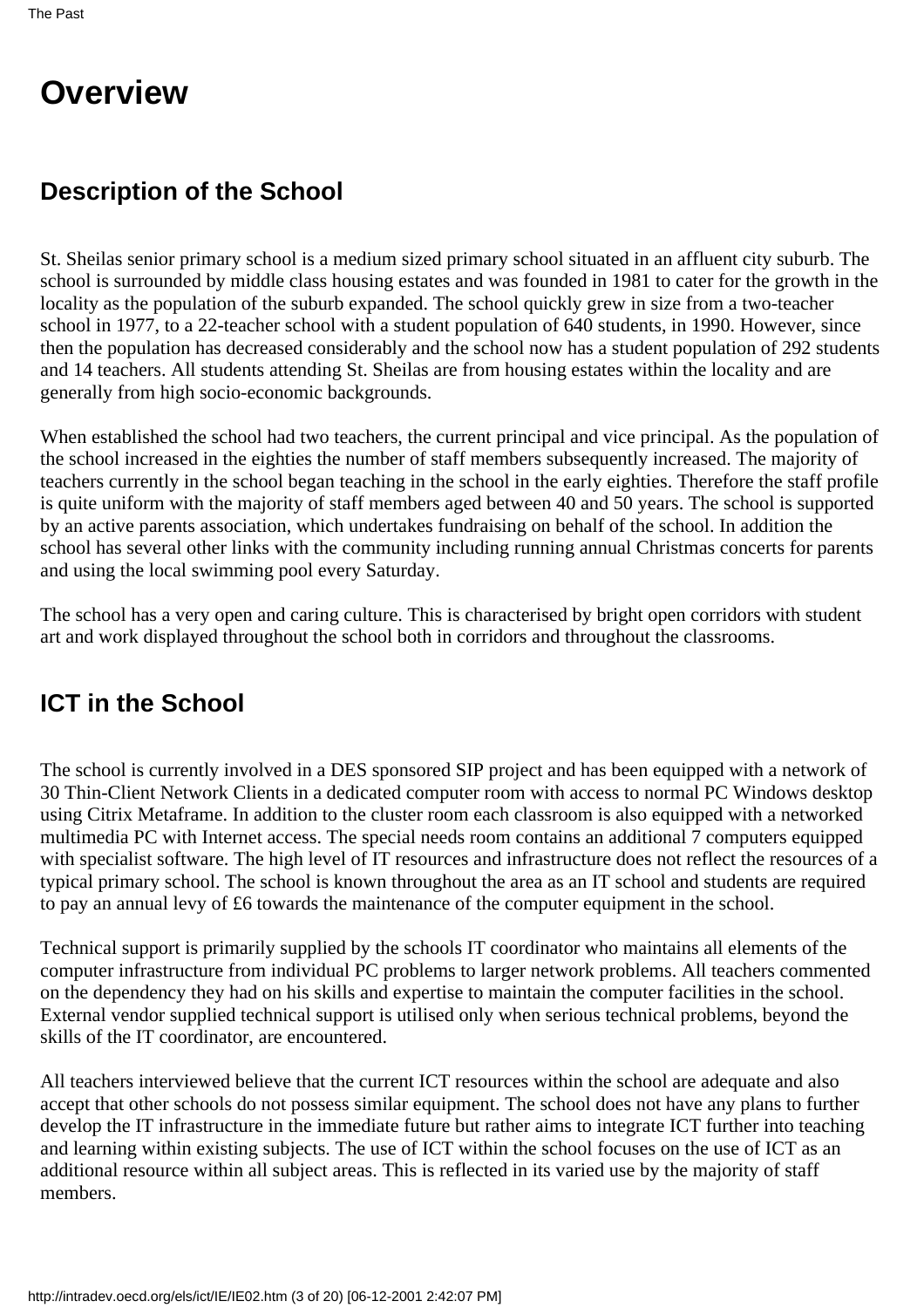## **The Reform**

School reform in St. Sheilas is an ongoing process and is not encapsulated by any one single initiative. Although the current SIP project has raised the profile of the school both at a regional and national basis, ICT is not central to the school reform and instead is an additional resource aimed at improving learning and the learning environment in the school. The drive to constantly improve the learning environment for the students is evident from other initiatives such as the school library, which is well stocked and widely used in the school, and the strong emphasis placed on sport and other extra curricular activities. The school did not have any large scale reforms planned and aimed to continue to maintain the present environment and ethos within the school.

# **The Past**

The original school was formed in 1977. Initially there were fifty pupils attending and the teaching staff consisted of two teachers, the current Principal and Vice Principal. For the first few years of its existence the school operated from a number of prefabricated buildings. In 1980 the school moved into the building now known as St Helen's Junior School. As the number of pupils was growing rapidly the school was divided into a Senior and Junior School. In June 1985 the school moved into its present building. Initially there were three third classes and one fourth class, consisting of sixty-four girls and sixty-four boys attending the school. In the early 1990s pupil numbers peaked at six hundred and forty. There are currently two hundred and ninety-two pupils attending the school. The teaching staff consists of fourteen teachers.

## **History of the Reform**

In Portmarnock SNS reform is defined in terms of an ethos that is characterised by a willingness to improve and openness to innovation. It is the constant aim of the school to improve teaching and learning, to promote a caring atmosphere, and to foster a learning environment which is interesting and progressive for both pupils and teachers. This has been initiated and sustained from the inception of the school by the School Principal and vice principal. According to the School Principal, his main aim has been to make the school an extension of a happy home and to create an atmosphere conducive to learning. The Principal has provided leadership in this respect and his open friendly relationship with staff has been central to diffusion of this ethos amongst staff members. As the majority of staff members have taught in the school since its beginning there is a healthy personal relationship in existence between the various teachers. This too is acknowledged as playing a supporting role. This ethos has fostered change and improvement in different ways by different teachers. Interviewees mentioned a number of by-products of this innovative ethos. These include the school library, participation in county sports, production of school plays, music and quizzes. ICT is also mentioned in this respect. All teachers employed in Portmarnock SNS have been induced into this ethos with the help of an induction policy whereby a new teacher is paired with an existing teacher so that values and ideals might be passed on from one to another. According to the School Principal a number of student teachers who have taught in the school have commented positively on the atmosphere in existence in the school. Openness to parents, visitors and the surrounding area are also noted as characteristics of this ethos.

# **History of ICT**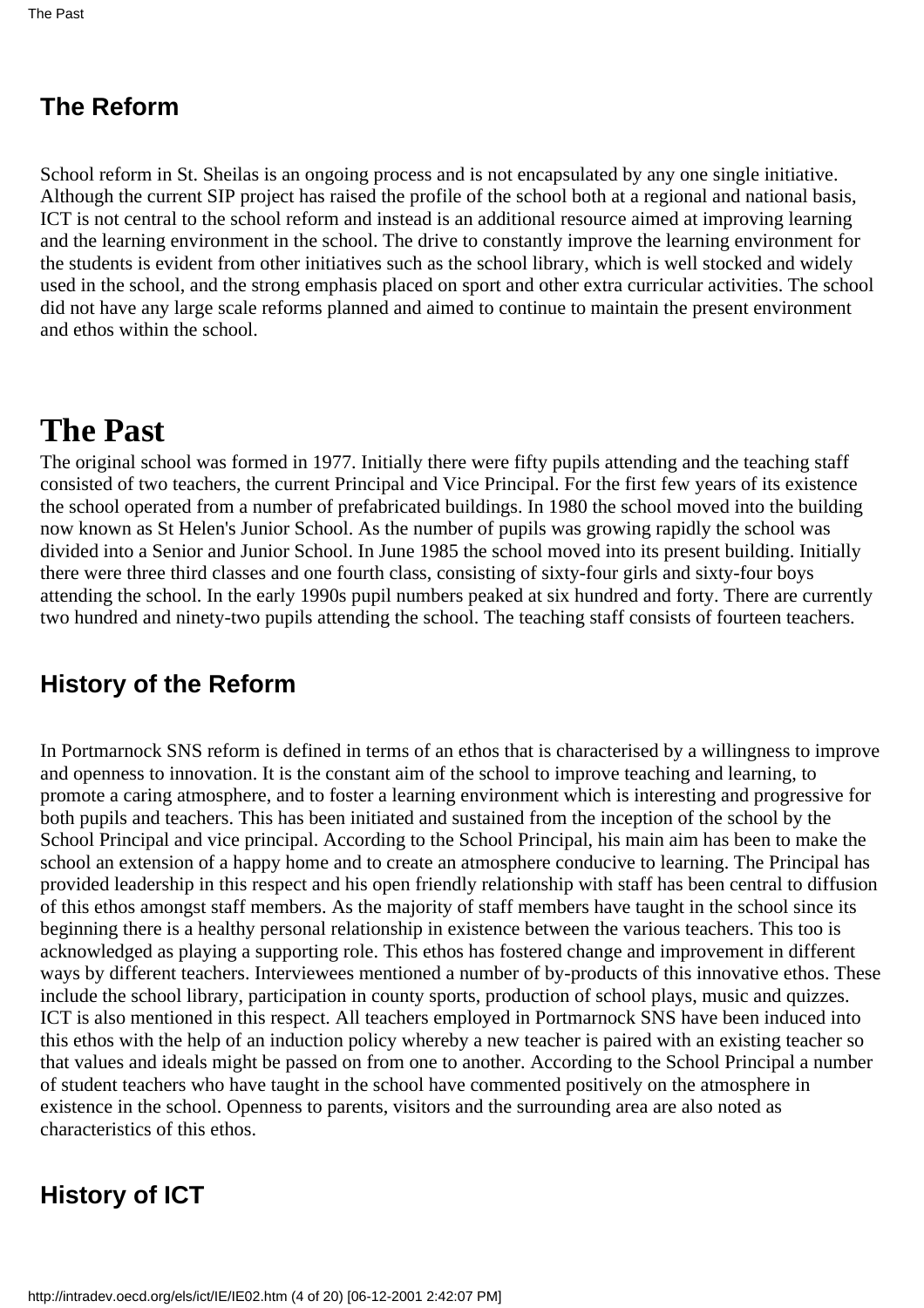ICT is one element of school based reform whose implementation has been assisted by the willingness to innovate evident in this school. ICT implementation has been driven by the IT Specialist and facilitated by the School Principal. The first computer was introduced to the school in 1989. At this time pupil numbers were falling rapidly and aside from the possibility for innovation, ICT was recognised as a niche area that might help to bolster staff morale. Funding from the school budget (£1200) was allocated and the IT Specialist was given licence to initiate the introduction of ICT into the school. Fundraising was undertaken at this time in order to provide for additional resources. At the time it was decided that the Special Needs class might benefit most from this equipment and computer use was directed at this class.

By 1991 the school was equipped with three portable computers all of which were Acorn Archimedes A3000 type machines. Some peripherals including a printer and a modem were also purchased at this time. In 1991 students in the school participated in an email project with five other schools in Ireland and completed a multimedia project on their local area. By 1994 the original computers were upgraded and three new machines were purchased. All six machines were moved into a computer lab using the existing trolleys and tables. A computer was made available in both the principal's and the secretary's offices bringing the total number of computers in the school to eight. At this time the hard drives in some of the original machines needed upgrading. In 1995 two further machines plus nine network card were purchased. A LAN was set up in the computer room utilising one of the computers as a server. This allowed the sharing of resources and programs from this computer. At this time students in the school won an award for a multimedia project in relation to Bogs and the GLOBE project was launched in the school.

Between 1996 and 1998 the number of computers in the school increased from ten to sixteen. These machines were acquired in a number of ways: one was purchased brand new, three were purchased second hand, two were donated to the school and one was won in an Art competition. Five of these machines were added to the network whilst the sixth was placed on a trolley for classroom use as needed. The school Website was created at this time and additional software was purchased by the school. In 1999 involvement in a SIP project increased resources to an unprecedented level in the school. This required a total change in computer infrastructure. The school is now equipped with a computer lab consisting of thirty-two machines linked to a thin client server network. In addition the machines that were previously in the computer lab have been networked and placed in classrooms. Each classroom in the school is now equipped with at least one networked PC. The Special Needs classroom is equipped with seven such machines. In addition a wide range of educational software and site licences have been purchased by the school. Most recently a video-editing computer has been purchased by the school.

There are now a total of fifty-six networked computers in the school. The IT Specialist has placed a pivotal role in this implementation, providing knowledge and expertise in respect of both technical and pedagogical considerations. The provision of the new computer lab has enthused both teachers and students and both parties are aware that this resource is not typical of all schools.

Currently a high number of teachers in the school have adopted ICT for teaching and learning purposes. In general ICT was adopted initially by the male teachers. Diffusion increased gradually as time progressed and more teachers became aware of its capabilities and applications. ICT is now adopted for a variety of purposes across a wide range of subject areas. The use of educational software and open learning tools are the most prevalent uses in this setting.

The increased rates of adoption were accompanied by staff development, which has been provided on an ongoing basis over the course of the implementation. It is estimated that some teachers in this school have attended approximately six ICT based professional development courses over the past ten years. Courses have been provided both internally and externally. Internal courses have been provided by the IT Specialist and were held both in the evenings after school and during the summer holidays. Since 1992 an ICT based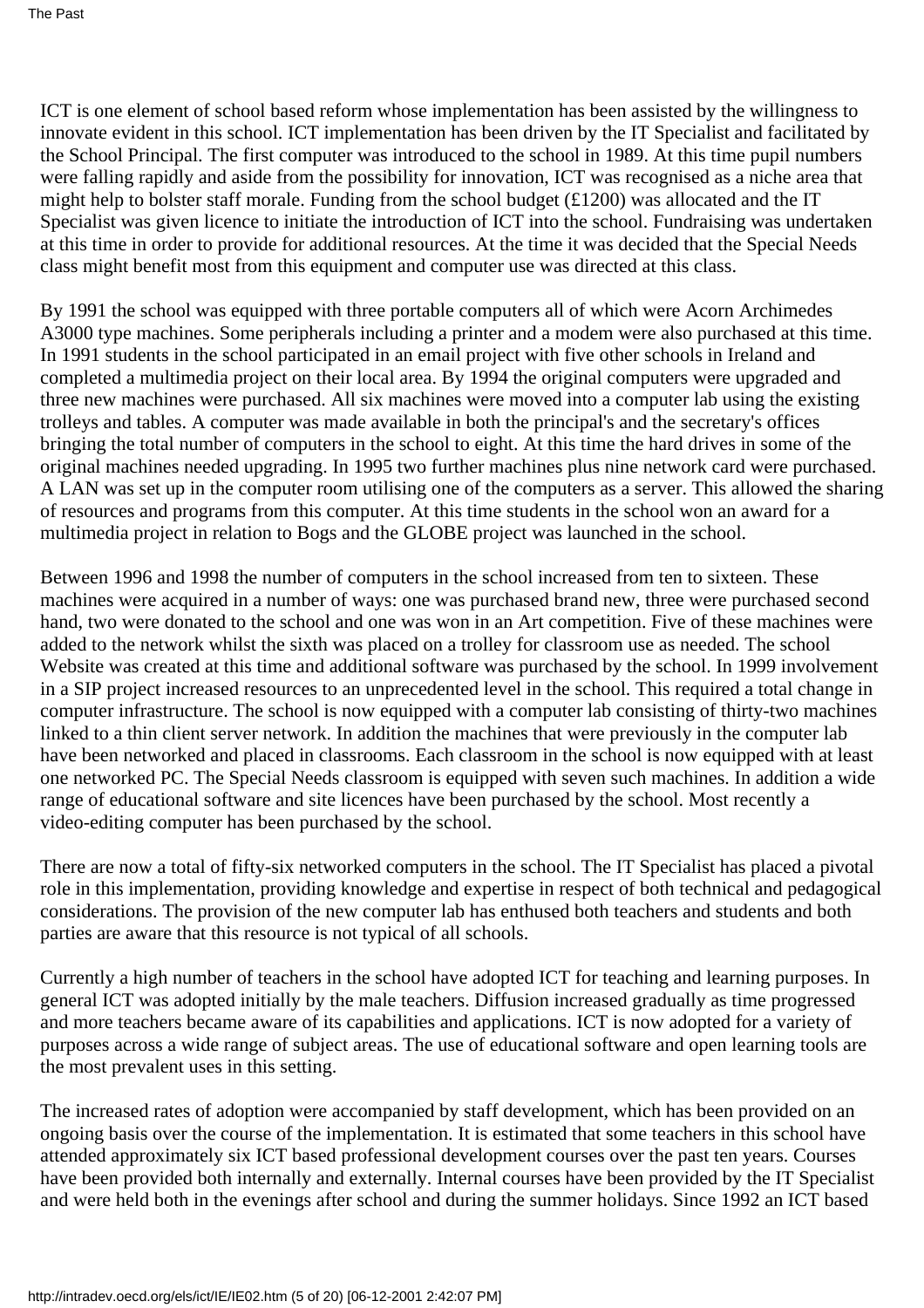course has been provided each summer. Two full evening courses consisting of ten two-hour sessions were held during 1996 and 1997. These courses focused on educational software including how it might be used and where its use is appropriate in the primary school curriculum. All but two teachers in the school attended these courses. Course provided externally, including the IT2000 Phase 1 & 2 courses, plus the Irish National Teachers Organisation (INTO) course on ICT in the Primary School Curriculum, have also been attended by teachers in this school. Currently the school staff meeting is often utilised by the IT Specialist to inform and update teachers on the latest developments in respect of ICT in the school. This normally focuses on the latest software available in the school and how it may be integrated into the school curriculum. Informal demonstrations are also often given to staff members.

#### **Barriers Which Were Overcome**

Initially when ICT was introduced there was, as described by a number of interviewees, a fear and shyness regarding its use rather than direct resistance to its implementation. This fear and shyness was overcome gradually as teachers became more familiar with the technology and were shown its potential benefits and uses. The provision of ICT based professional development also helped over come this fear factor. Of the fourteen teaching staff in the school only two do not use ICT for teaching and learning. These teachers have not partaken in any ICT based professional development, either internal or external. One of these teachers identified family commitments at the initial stages of the implementation as hindering adoption of this innovation. Due to these commitments this teacher was unable to attend the courses on offer and has found it difficult to catch up since. The second teacher does not utilise ICT for teaching and learning on the basis that it is not formally required as part of the primary school curriculum. This teacher uses the computers for personal purposes, mainly emailing, on a regular basis. There has been no pressure put on these teachers to use ICT for teaching and learning and it is the norm that these teachers swap with their colleagues so that the students in their classes get the opportunity and experience of using ICT.

Prior to the installation of the new computer lab there were numerous technical problems arising to a large extent from the fact that a lot of the machines were old and second hand and thus in generally poor condition. One of the main problems arising was the lack of sufficient memory and hard disk space in a lot of these machines. Other problems mentioned include the lack of CD ROM facility in some of the machines and need for maintenance of printers. A further related problem has been the availability of funding both for the purchase of new equipment and for the repair and upgrade of existing equipment. The IT Specialist has been responsible for the day-to-day maintenance of the network. Assistance from external sources is sought only in extreme cases. However there are now much fewer problems given the installation of the new facility. The IT Specialist also cites the lack of guidelines on what to purchase, both in terms of hardware and software, as a further problem in respect of ICT implementation.

# **The Present**

# **Description of the Reform**

The willingness to improve and openness to innovation has facilitated a range of initiatives in this setting (both ICT and non-ICT based). There are a number of ongoing non-ICT based projects that reflect this ethos and which illustrate the progressive nature of the school.

The school is currently in its third year of involvement in an EU Commenius project which involves a variety of pupil projects and teacher visits to partner schools in Greece, Spain and Italy. It is one of a small number of schools chosen to pilot the teaching of a European language at primary school level and has been involved in a teacher visit system with a rural school. The school is currently in the second year of a teacher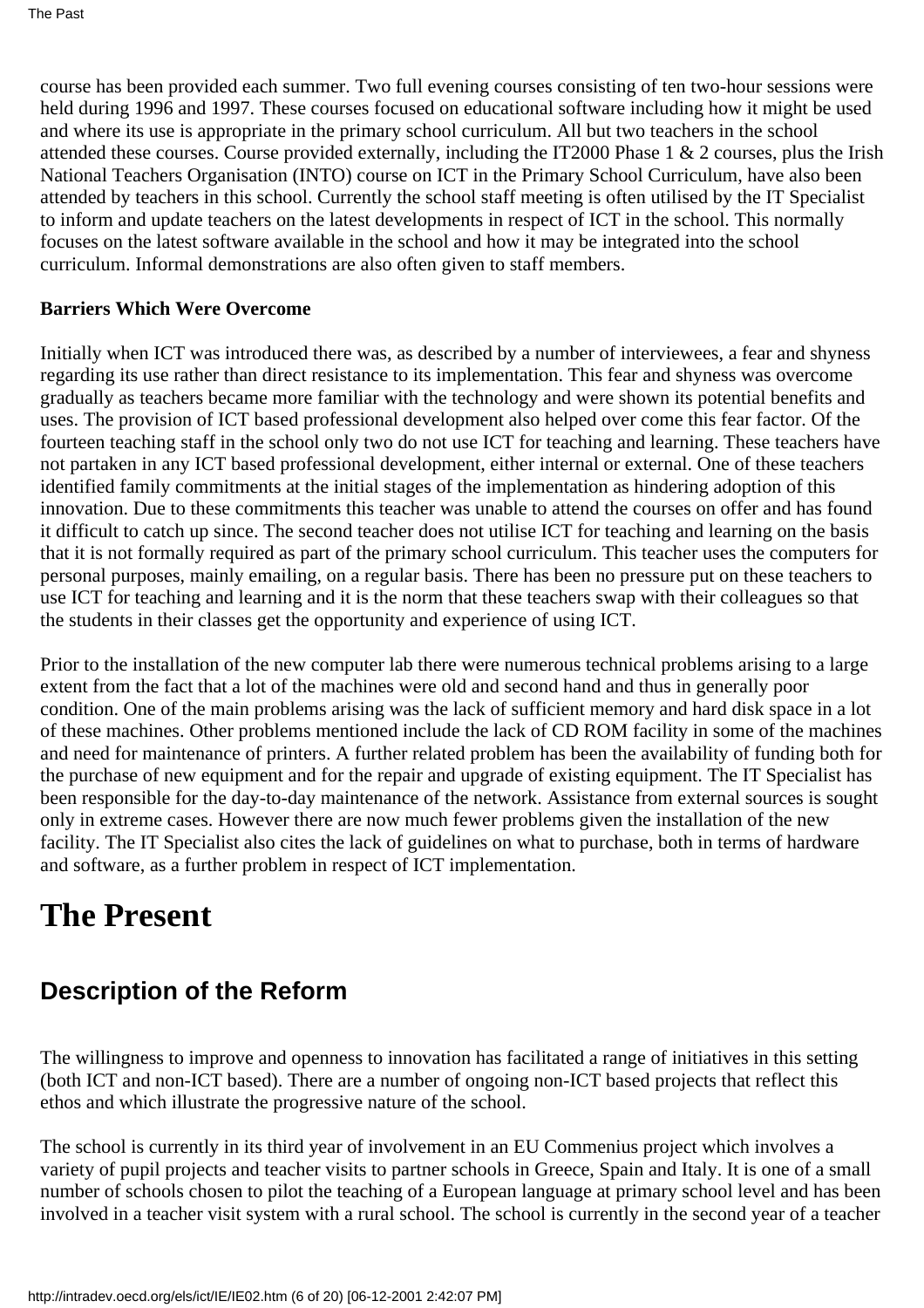exchange with another school and has participated in a system of reciprocal principal visits with a school in London. Each year the school hosts an American student teacher on behalf of the local teacher education college and participates in an exchange of students with a school in Northern Ireland.

A high level of community involvement is also evidence of the schools' openness. A swimming club organised by the Parent's Association is held each Saturday in the local swimming pool and a cake sale is hosted each Christmas to raise money for locally based charities. The school has been strongly involved in local recycling initiatives. Photo exhibitions and school plays have also helped form links with parents and the local community.

## **Description of ICT in the School**

Each teacher and class in the school is timetabled for one third of a day in the computer lab. In addition access to networked facilities are available in each classroom. The general level of student and teacher ICT use in this setting is high. ICT is used widely across the curriculum and is integrated in a range of subject areas. Classes observed in the computer lab where ICT use was in evidence were in the areas of English, Maths, and Geography. Other classes observed involved the use of adventure and simulation software packages which promote problem solving across a range of disciplines including Maths, English, Geography and History. Other uses in evidence in the school include the use of computer based programs to produce class magazines and projects on topics in History, Geography and Religion.

The Internet has facilitated a range of activities by both teachers and students in this school. Students have been involved in an email project with foreign schools and selection of the students' creative writing, poetry and artwork are published on the school Web site. In addition the school is involved in an ongoing basis in the GLOBE Program which involves the daily sending off of weather data collected from the school weather station via the Web.

The most common use of ICT for teaching and learning are based on educational software and open learning tools. Data from both observations and interviews indicate a wide range of uses across different classes. All classes experience writing and desktop publishing using the Edit, Ovation and Textease software packages. Packages that aim to improve students' spelling and use of grammar are also used. In Maths students reinforce their learning of tables through the use of the Tables Tester software package and an open tool entitled Junior Pinpoints is utilised in the teaching of bar charts. One class observed involved students using this package to input data and to produce a bar chart representing this data. This data was initially gathered as part of a project on technology use undertaken by fifth class students in the school. ICT is also integrated across all classes in the teaching of the Irish language and of Art. Packages entitled Dazzle, Paint, ClipArt and Draw are all utilised in respect of Art.

Students in third and fourth classes utilise a range of mainly Maths based software. Maths Circus and Table Aliens packages focus on tables, shapes and angles, and take a game type format. Granny's Garden and Molly Mole aim to develop logic, reading and memory skills. A package entitled Talking Clocks is utilised to reinforce teaching of the time. In one class observed, a group of fourth class students were using these packages at a single computer in the corner of the room whilst the teacher was teaching the remainder of the students in a whole class context. Some Geography based software is also used with these classes, including Kingfisher Micropedia, the Egyptians and Eire. In one class observed students were required to find the answers to a worksheet based on earth science using the Kingfisher Micropedia software package.

Fifth and sixth class students experience a broad range of ICT based activities. Classes observed included the use of problem solving adventure type software, namely Spy Catcher and Crystal Rain Forest. Students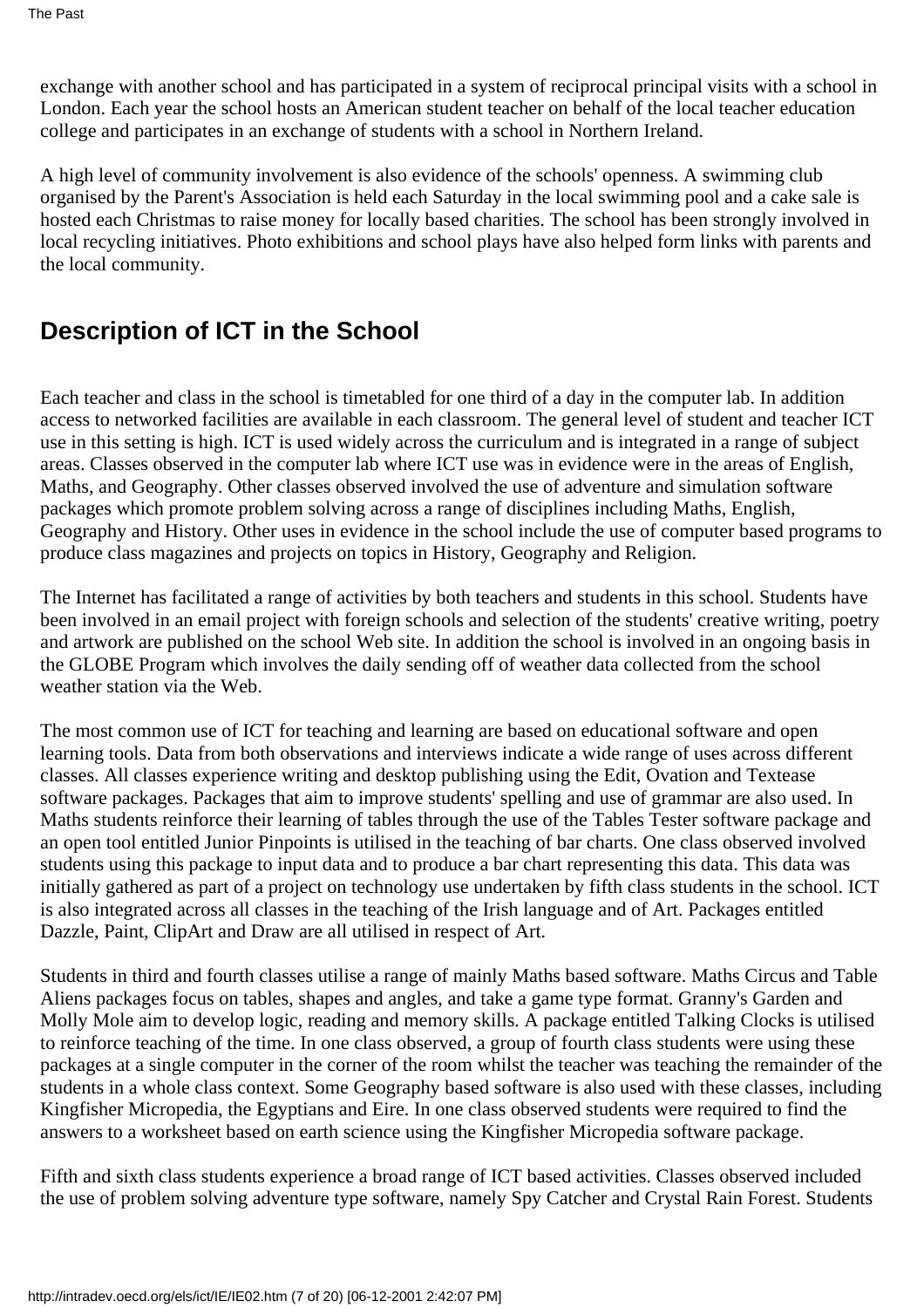in these classes have also used a multimedia creation package called Magpie, and have participated in email projects with students in other countries. Sixth class students have also been involved in the maintenance and updating of the school Web site.

In the Special Needs class Starspell is used to reinforce the teaching of words and spellings. In this case a word is displayed on screen and the student is required to type this word. A 'well done' message is displayed after each correct spelling. Table Aliens is used to reinforce the teaching of tables. Here students are required to link the sum to the correct answer using the mouse. In addition to these drill and practice type activities some open tools including Textease and Stylus are also utilised with this class. These packages allow students to create short stories and to add pictures to the text. In the class observed, normal class teaching was heavily interspersed with ICT based activities. It is acknowledged that Special Needs students have benefited immensely from the application of ICT based activities. Improvements in terms of phonics and motor skills are mentioned specifically.

#### **Impacts of ICT**

The integration of ICT has impacted on all parties involved, including the IT Specialist and both teachers and students. As part of the SIP project the IT Specialist has now been allocated two days per week out of class to allow for the planning, implementation and maintenance of the hardware and software used in the school. Responsibility for staff training, the creation and monitoring of pupils email accounts and report keeping on the progress of the project are also included as part of this time allocation. As a result the IT Specialist finds that there is greater commitment required in terms of the number of hours spent in the school, and that his workload is heavier than it was prior to undertaking this responsibility. The IT Specialist also finds that a lot more days are spent away from the school, given its high profile in respect of ICT use.

A high number of teachers have been impacted by becoming involved and in undertaking staff development in respect of ICT. Considerable time has been donated by these teachers, of their own accord, outside of school hours. Other than use in respect of teaching and learning, teachers have also utilised computers for administrative and planning purposes including the creation of worksheets, certificates and the maintenance of pupil records.

The use of ICT has provided a greater range of learning activities for all students in the school. It is felt that students benefit from the lifelong learning aspect of ICT use and that they are better prepared to assess and use information both in their schoolwork and for the future. Apart from Special Needs students, it is felt that girls have also particularly benefited from ICT use. Initially it was found that boys were inclined to dominate ICT use. However as the technology has been used more and more, it is found that girls are now equally as comfortable with its use. It is felt that girls may consider technology options more favourably in the future given this experience.

A further impact has been in relation to the schools' links with local businesses and parents, which have been fostered through the schools' need for both resources and expertise. A number of local companies have donated out dated equipment to the school and one parent and local businessman has been particularly involved in assisting the IT Specialist on an informal basis.

There are no expansions in terms of ICT resources planned in the short term, other than to update the software and the software licences available in the school. However ongoing staff training in relation to new software, and the new digital video facility, is planned. The IT Specialist believes there is need for a new whole school plan in relation to ICT which will take into account the progress made in recent years. The need for technical support and maintenance is also mentioned in terms of sustaining current provision and facilitating progress in respect of ICT in the school.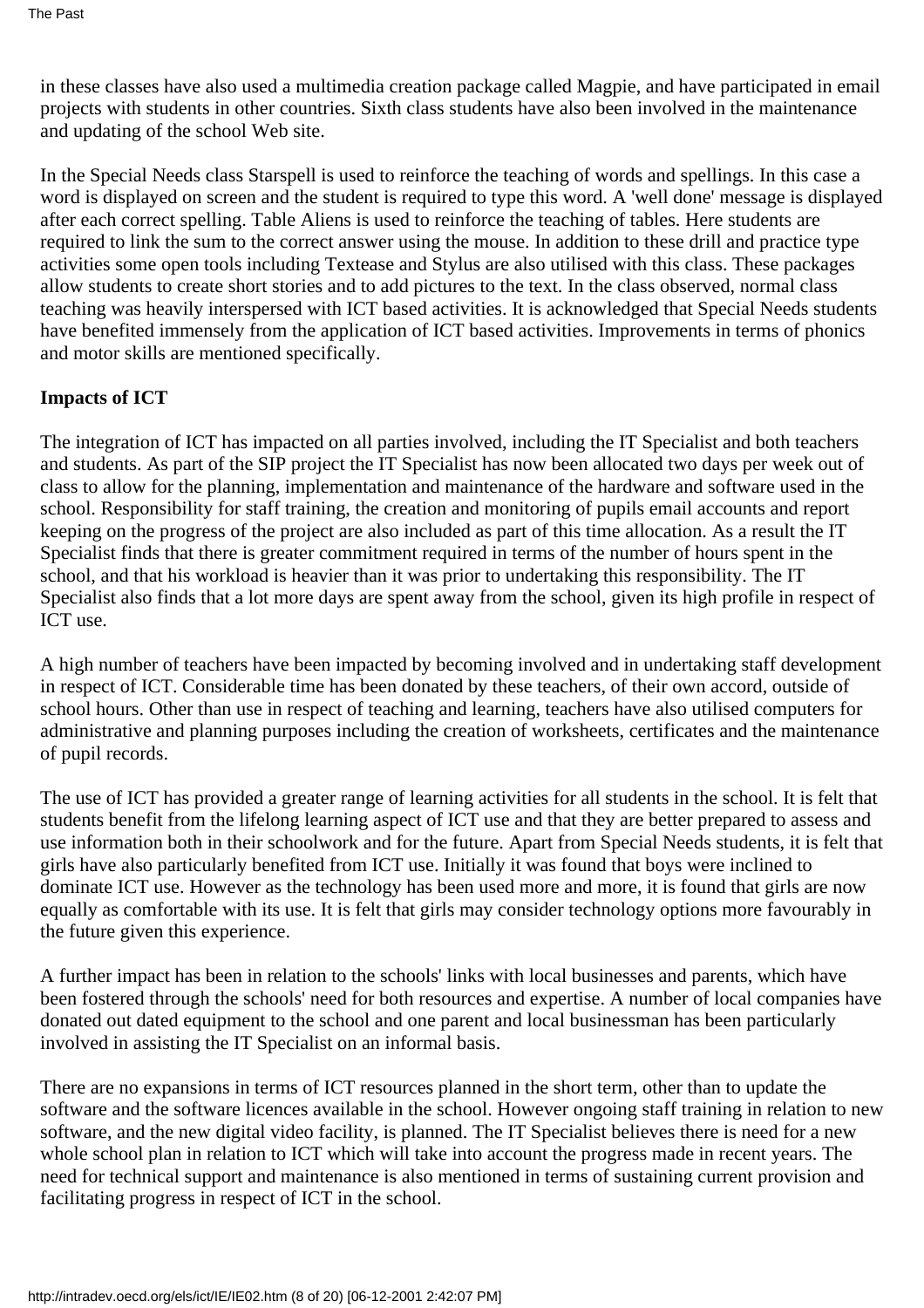# **Hypotheses 1-5**

## **Hypothesis 1**

*Technology is a strong catalyst for educational innovation and improvement, especially when the* 1. *World Wide Web is involved. The rival hypothesis is that where true school-wide improvement is found, technology served only as an additional resource and not as a catalyst, that the forces that drove the improvements also drove the application of technology to specific educational problems.*

#### **Evidence in support of Hypothesis 1:**

The use of ICT has facilitated a change in approach for a high percentage of teachers in this setting. Here the emphasis is on the integration of ICT into the curriculum and use is prevalent in a range of subject areas including English, Irish, Maths, History and Geography. This innovation has been reliant more on the use of educational software and open learning tools, than on use of the World Wide Web.

The use of technology has facilitated a range of student outputs including a survey of technology use and a magazine consisting of stories written by students. Project work completed by students has been compiled electronically and is on display in the schools corridors. Whilst these activities may have been possible previously, the use of technology has added a further dimension to this work. This too is consistent with the policy of integrating ICT where possible into all teaching and learning activities.

The integration of ICT has allowed students to experience a range of computer based activities, from basic applications and skills to the use of different software packages in various subjects areas. Students have also been enabled to communicate on a global basis and to partake in a worldwide project. This variety has provided a motivational aspect for the students and has helped increase their interest in learning. Classroom observations and data from student interviews indicate that students enjoy and are highly engaged in ICT based learning activities.

#### **Evidence in support of the rival Hypothesis:**

ICT is identified as one of a number of elements which taken together contribute to the positive climate evident in the school. Other elements identified include the participation of the school in various sports, talent competitions including a school play, music events and quizzes. In this respect ICT is an element and contributing factor to general innovation and improvement rather than a strong catalyst.

The general climate of innovation and improvement evident in the school is attributed to the open mindset which exists amongst the school staff, and the style of leadership exercised by the school principal. This style of leadership is characterised by an openness to change and a willingness to take on board staff suggestions. The application of ICT in the school is an example of this. The willingness to innovate in general and openness to change, lead to the introduction of computers to the school setting, on the basis of suggestions put forward by an individual teacher in the school. This teacher has since become the IT Specialist in the school. The same mindset which lead to innovation in respect of discipline and administration, has too led to the introduction of technology in this setting. The wide range of uses of technology in evidence is also a result of this open and innovative mindset.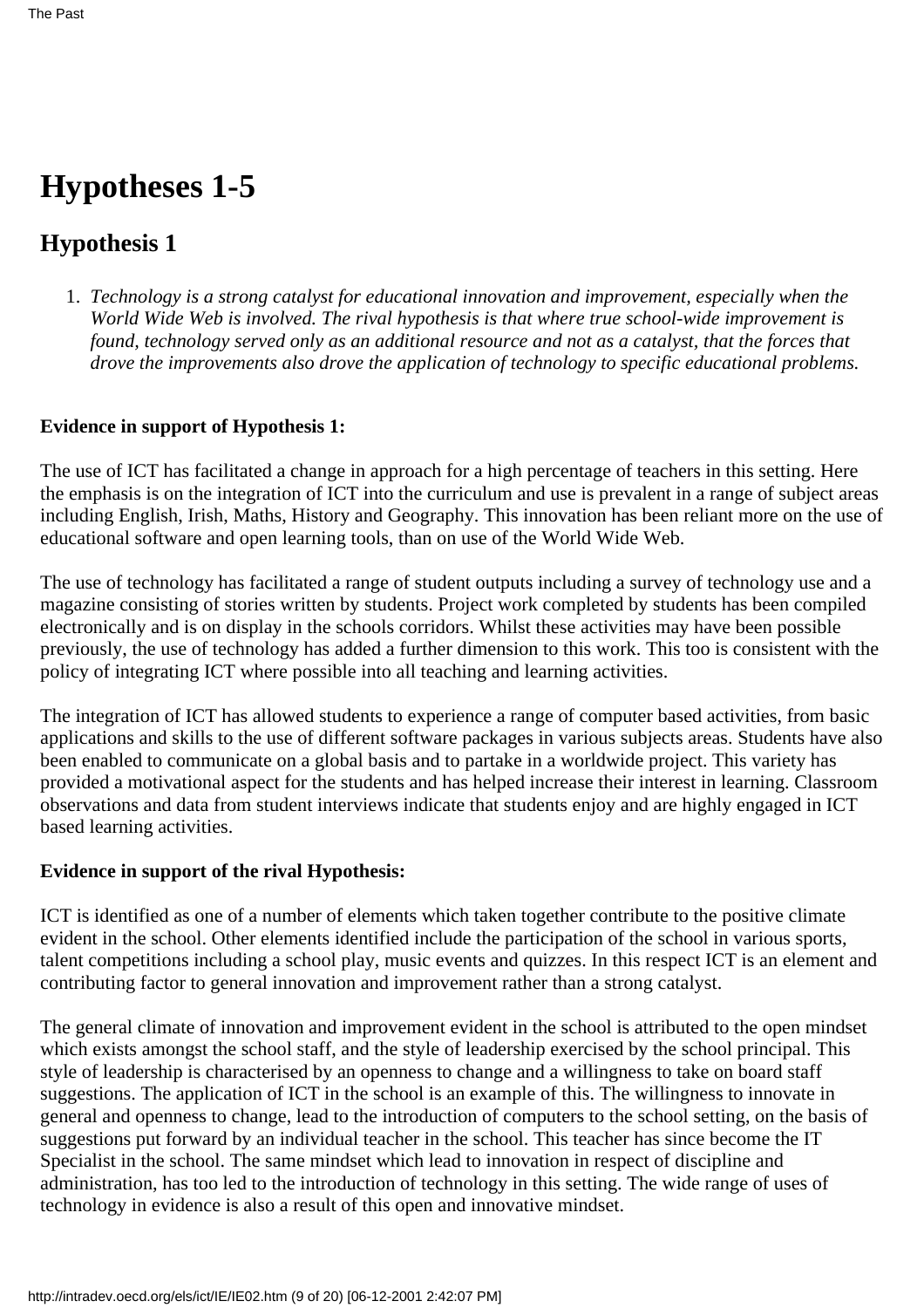On balance there is more evidence to support the rival hypothesis at this school.

## **Hypothesis 2**

*The diffusion of the innovation/improvement (and therefore of ICT) followed the traditional diffusion* 1. *pattern for innovations, as outlined by Rogers (1995). The rival hypothesis is that technology functions differently from traditional innovations and that therefore different diffusion patterns occur*.

#### **Evidence in support of the Hypothesis:**

The introduction of ICT has been driven by the IT Specialist with the co-operation of the school principal. In Rogers' terms these two people can be regarded as the innovators. The school principal has been supportive and open to this innovation from the start. In the early days, the allocation of funding from the school budget to support the purchase of computer hardware and software clearly signalled support for both the innovator and the innovation. The IT Specialist has been the main driving force in respect of ICT in this setting: he initiated the implementation and is currently responsible for the planning, implementation and maintenance of hardware and software in the school. The IT Specialist has also provided professional development for other teachers in the school and has encouraged and facilitated its application to a range of subject areas.

Data from the teachers questionnaire and in school observations indicate that there are some teachers (although relatively few) who are not comfortable in carrying out a range of computer based tasks and who thus are reluctant to use ICT for teaching and learning purposes. In terms of Rogers' theory the majority of others in the school may be categorised as early adopters and early majority adopters. This suggests that the school staff includes the various categories of adopters as outlined by Rogers.

The IT Specialist has provided professional development for teachers through internal courses and has adopted the approach of demonstrating possible uses to teachers both informally and at staff meetings. This has aided the diffusion process and is consistent with Rogers' assertion that the rate of adoption by potential adopters is dependent on the perceived relative advantage to be gained from adoption of the innovation. At the very start diffusion was hindered by externally provided training which related negatively to the complexity of the innovation. This too is consistent with Rogers' theory in relation to the rate of diffusion the innovation.

Although each class is timetable in the computer lab for the equivalent of one third of a day (1.5 hrs) per week, some teachers do not take up this time or swap with another teacher so that they do not have to teach in this location. This too is indicative of a small number of laggards within the school staff.

#### **Evidence in support of the rival Hypothesis:**

As each class is timetabled in the computer lab for the equivalent of one third of a day (1.5 hrs) per week it may be argued that this exerted a certain pressure on staff to use the computer lab during this time, irrespective of their personal preference. This may also help explain the high number of early and early majority adopters present in the school. In the case of one class observed, the teacher in question had been working on a substitute basis in the school for a period of only five weeks. Although present in the school for this relatively short period of time, this teacher had already adopted ICT for teaching and learning purposes. Pressure from students may also be a factor in this early adoption.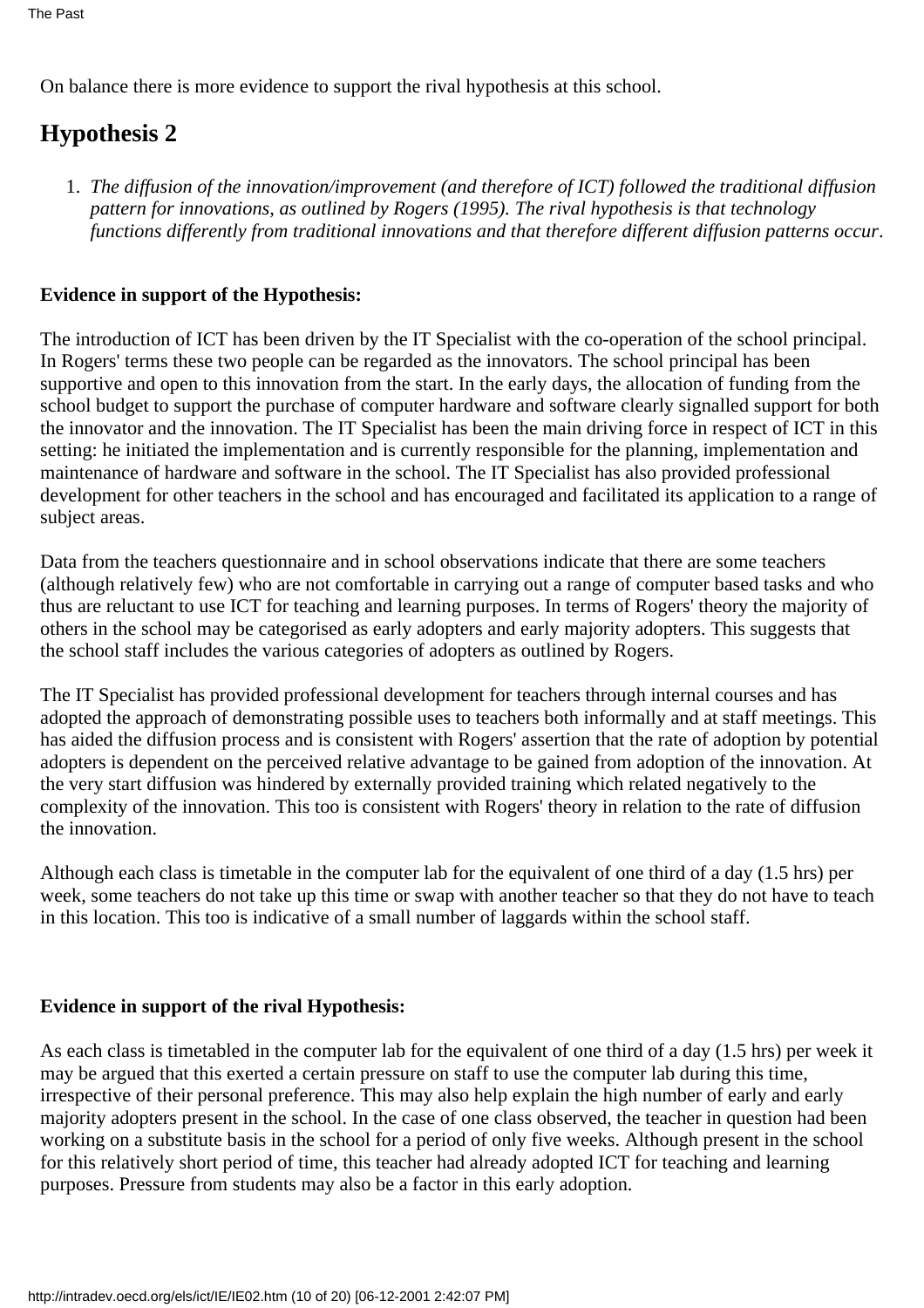In summary the diffusion pattern observed in the school closely followed Roger (1995) diffusion pattern

## **Hypothesis 3**

*Successful implementation of ICT depends mostly upon staff competence in the integration of ICT* 1. *into instruction and learning. This hypothesis assumes that teachers mediate ICT applications when* they are successful, and that ICT s academic value relates positively to teacher competence. The rival *hypothesis is that the school technological infrastructure and student ICT competence rather than staff competence determine ICT implementation outcomes*.

#### **Evidence in support of the Hypothesis:**

The knowledge and experience of the IT Specialist has been instrumental not only in initiating the implementation, but also in the day to day maintenance and upkeep of the network. The IT Specialist has also been involved in providing ICT based professional development for the other teachers in the school and in advising teachers in relation to possible software integration in various subject areas. In respect of maintenance the IT Specialists' technical knowledge is key to the upkeep of the network and in maintaining its academic value (by providing on the spot technical assistance) on an ongoing basis. The competence of the IT Specialist is the main factor in respect of ICT planning, implementation and maintenance in this setting.

There has been a high attendance by teachers in this school at ICT based professional development courses over the period of implementation. It is estimated that most teachers have attended six such courses over the past ten years. This may be linked to the high level of integration of ICT by teachers in this school. Teachers have attended course both internally, provided by the IT Specialist, and externally, provided by the Government as part of the IT2000 policy. It is felt that this training has given the teachers the confidence to use ICT for teaching and learning, and that teachers must be shown the benefits of its use. In addition training in respect of ICT is given to all new teachers employed in the school.

The small number of teachers who have not been involved in the integration of ICT have not attended ICT based professional development courses on the basis that they take place outside of school time and involve no financial remuneration. This again emphasises the link between teacher competence and integration of ICT. Teachers who have not developed the required confidence will shy away from its use.

The school has recently benefited in terms of resources by its involvement in a SIP project. As a result the school is equipped with a new computer lab and the machines that were originally located in the lab have been networked in individual classrooms. The new facility has enthused both teachers and students. The presence of an existing infrastructure in the school, in terms of staff training, knowledge and use, prior to this introduction has been a major contributing factor in ensuring that this served to further increase the level of integration in this setting.

It is acknowledged that students categorised as Special Needs have benefited extensively from the increased emphasis on ICT in the school. The competence of both the IT Specialist and the Special Needs teacher (who is currently completing postgraduate study in this area) in selecting and implementing appropriate software has been a key factor in respect of improvement in this area.

#### **Evidence in support of the rival Hypothesis:**

It is acknowledged that some of the sixth class students are more competent in the use of computers than the teachers themselves. Some of the teachers interviewed mentioned that on occasion if a problem developed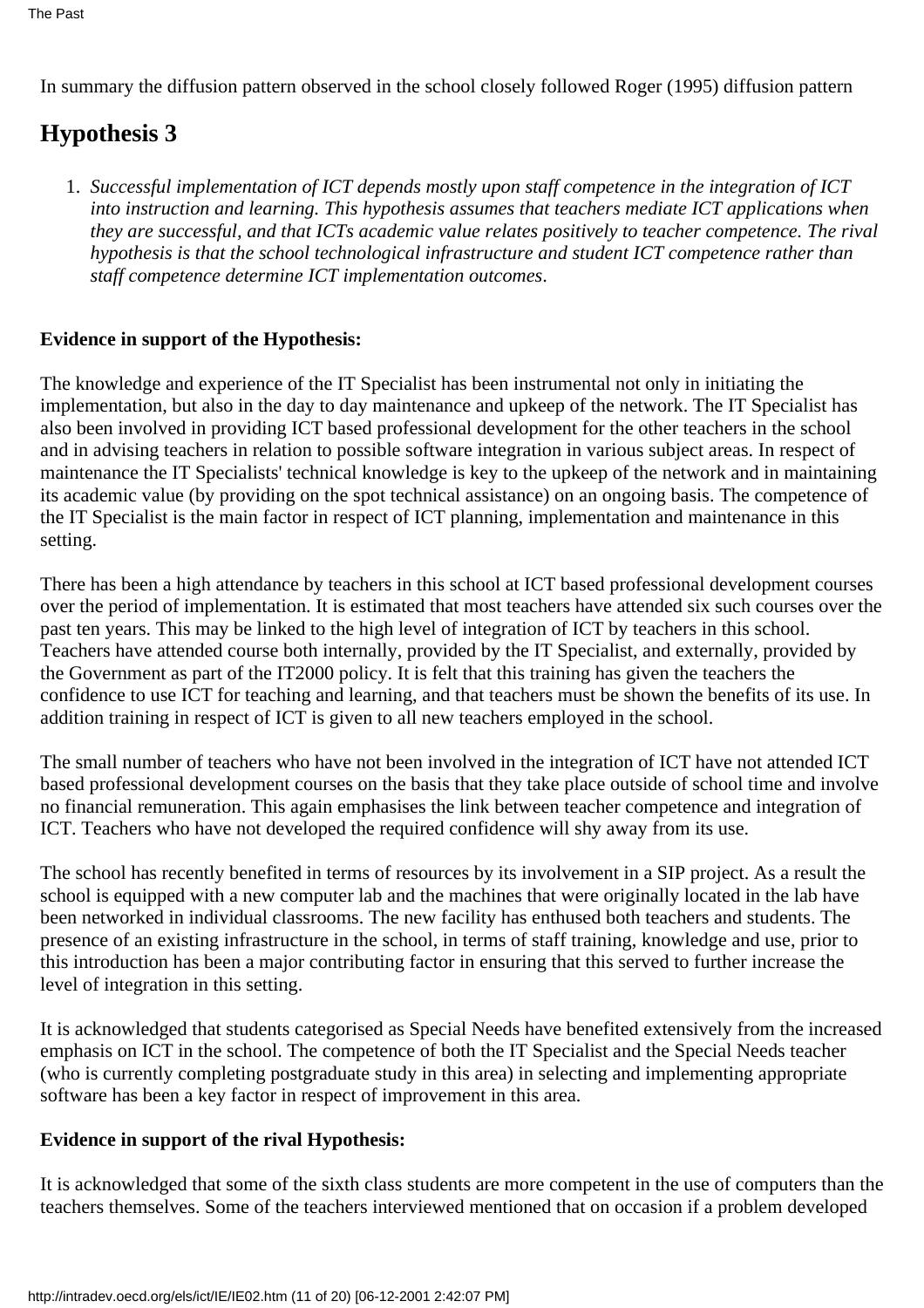in class they might call on a particularly able student to rectify the problem. It was also mentioned that the high level of student computer literacy might be an off putting factor for some teachers, as they fear being shown what to do by students. In one class observed, students were grouped in pairs consisting of one weaker and one more able student, the intention being that the more able student might support the weaker.

Students are taught basic IT applications on a progressive basis from third through to sixth class and are shown how to use various ICT peripherals including scanners and digital cameras. Students are often called upon to put these skills into practice for various purposes including project presentation and the formulation of multimedia presentations. Student ICT competence and the technological infrastructure present are key to determining implementation outcomes in these cases. In one class observed a group of three students were working at a computer whilst the teacher was teaching Irish to the class group. Here the teachers' only intervention was to ensure that the rota in place in respect of computer use was adhered too. Student competence again determines implementation outcomes in this case.

It is acknowledged that Special Needs students benefits from the use of software which allows them to work unaided, and to perform repetitive tasks in a non-threatening, non-judgemental way. Here the students' ability to manipulate and use the software is key to determining the implementation outcomes. As students are working independently it is necessary that they are proficient in use of the software for positive learning outcomes to occur.

### **Hypothesis 4**

*Gaps in academic performance between high and low poverty students will not increase when all* 1. *students have equal access to ICT. The rival hypothesis is that equal access to ICT will lead to more advantaged students increasing the performance gap with disadvantaged (high poverty) students.*

#### **Evidence in support of the Hypothesis/ rival Hypothesis:**

In examining the evidence it is important to note that the majority of students attending the school were from middle class homes. A survey carried out by students in the school revealed that 98% of the students had access to a PC at home therefore this hypothesis cannot be adequately tested within the context of this particular school. Nonetheless many interviewees commented that ICTs benefited all students within the school regardless of ability but highlighted that students of high and low abilities were impacted in different ways. It was felt that high ability students could quickly learn how to use the technology and reap the full benefits of its use, whereas students of lower ability tended to benefit from improved presentation of work, which had a strong motivational force.

Teachers commented especially on the benefits of ICT with special needs students, although bearing no relationship on socio-economic background, there was clear evidence that this disadvantaged group greatly benefited from the use of ICTs. These benefits have reduced the gap between these and other students.

A number of interviewees felt that girls benefited greatly from the recent IT investment. In the past when students were exposed to computers teachers noted that boys would tend to dominate the use of the computer. However with increased competence this gap in use is no longer evident.

A recent student survey revealed that 98% of the students within the school had access to ICT facilities in the home. This statistic was not surprising as the school was located in a middle class suburb. Students attending the school were not from mixed socio economic backgrounds it was therefore difficult to unearth evidence to support this hypothesis or the rival hypothesis.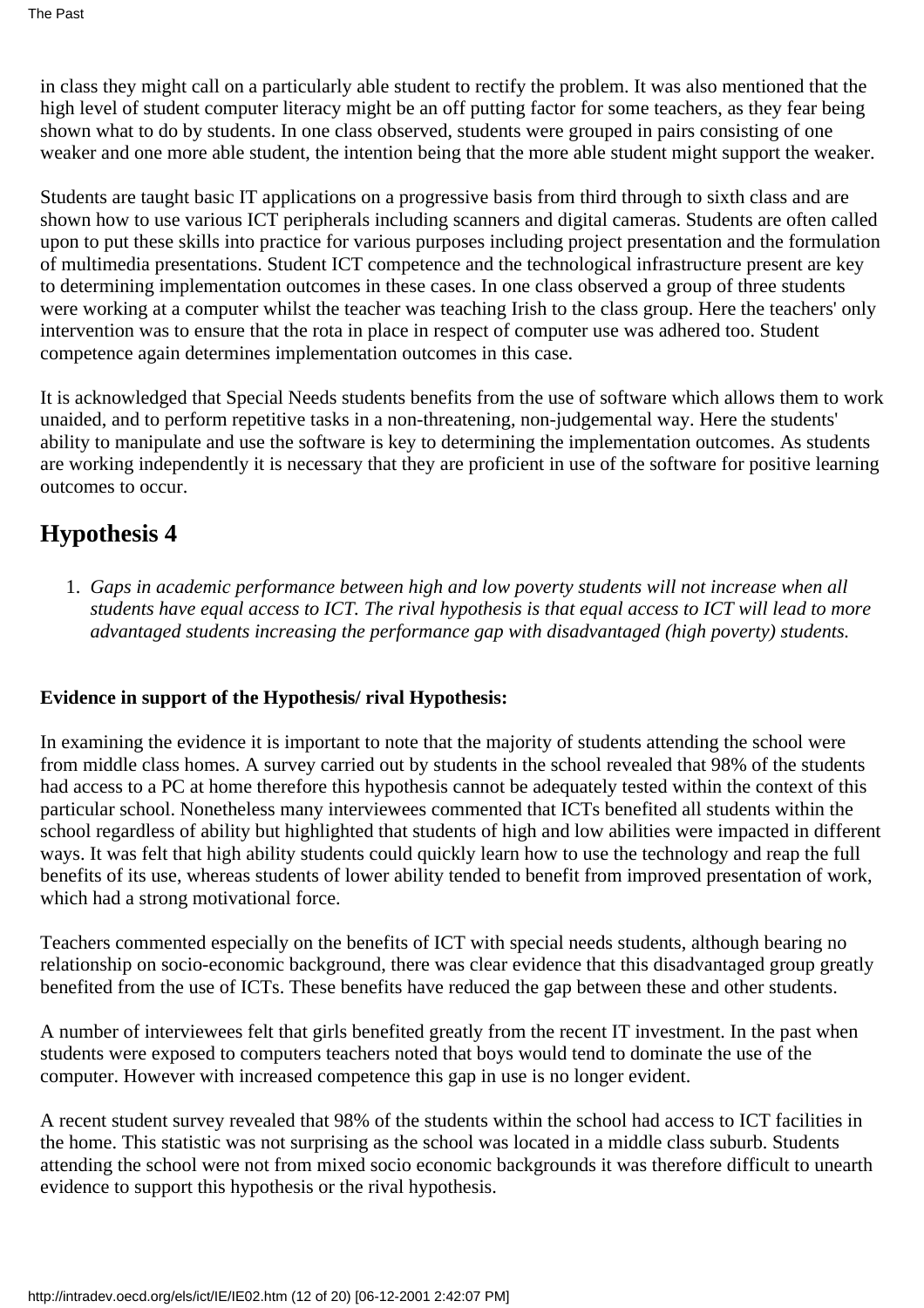### **Hypothesis 5**

5. *Successful implementation of ICT will lead to the same or higher academic standards in spite of the low quality of many ICT materials. Academic standards are a function of teacher and school expectations and* not of the standards of textbooks, ICT materials, and the like. The alternative hypothesis is that ICT use will *lead to a lowering of academic standards as students spend more time on marginally beneficial searches and in browsing poor quality Web and courseware content.*

#### **Evidence in support of the Hypothesis:**

Although the World Wide Web is used in student project work, the predominant use of the computer equipment was with educational CD ROMs (crystal rainforest, spycatcher, map detectives) and open tools such as Textease. The effective use of this type of software, particularly open software, is dependent on teacher expertise and competence and is not dependent on the quality of the software used.

All ICT use was integrated within particular subject areas and was therefore seen as a tool or additional resource by the teachers concerned. As with all other resources available to the teacher, ICT played a small but important role in enhancing and improving teaching and learning. Therefore the effectiveness of the resources used was not dependent on the quality of software but on the skills and competence of the teacher and their ability to successfully integrate its use into teaching and learning.

Use of the Web within the school was closely monitored. The school had a clear policy on the use of the web and no student could access the web without the supervision of a teacher. Use of the Web also tended to be specific, for example, students would access the Web to search for relevant material for a project or assignment. Therefore all use of the Web was targeted towards a specific focus, which prevents students from aimlessly browsing irrelevant content.

#### **Evidence in support of the rival Hypothesis:**

The IT coordinator is assigned time during the week to evaluate and select relevant software for use in the school. Given this investment in time software is seen as a key factor in determining the success of the integration of ICTs. The IT coordinator also commented that the majority of educational software available to schools was of a very poor standard.

In examining the evidence presented it is difficult to determine whether the quality of the ICT materials have had an impact on the quality of use and effectiveness of the integration. Several types of educational CD ROMs were used by students of all ages. On the other hand, teachers also used open software such as Textease. However there is more evidence to suggest that the hypothesis holds in this case.

# Projections to the Future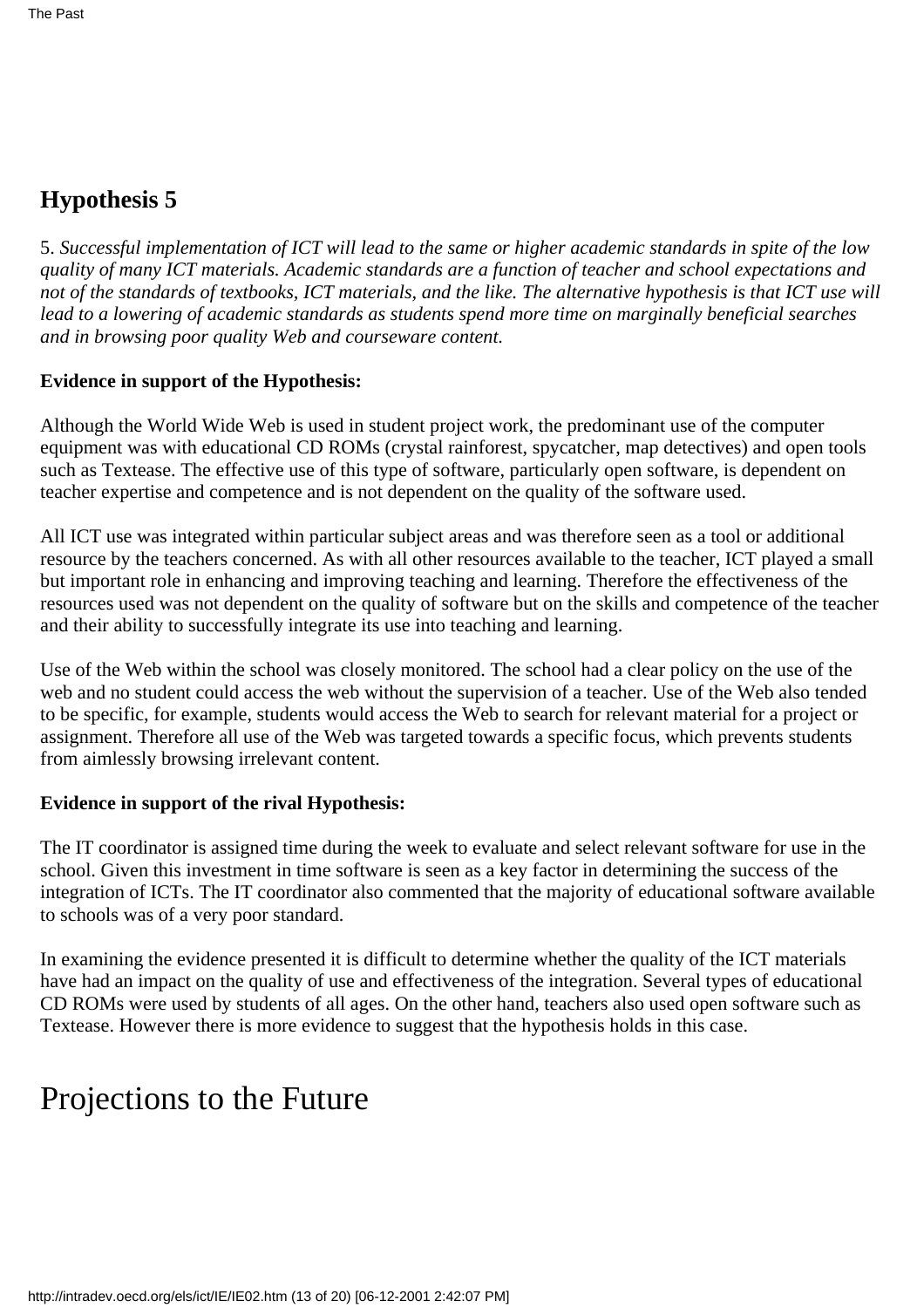# **Sustainability**

The open and progressive ethos in the school suggests that the school will remain receptive to new reforms. Reform was recognised by all teachers interviewed as an ongoing process aimed at improving the learning environment. The use of ICT will remain a central reform in the school and the addition of the new resources will help broaden the use in more subject areas and by more members of staff. Further reform in the area of ICT was not mentioned by many teachers as the present focus in the school aims to fully utilise the current resources. Nonetheless the vision of the school principal and the IT coordinator and the active participation of the teaching staff will ensure that the school remains up to date with ICT.

# **Transferability**

The current levels of integration of ICT in teaching and learning could not be easily transferred to other schools for a number of reasons. The open and progressive culture developed by the principal and staff since the founding of the school has facilitated change within the school. This open culture is not easily transferable to other schools as it requires support from all staff members. The school also had a highly skilled IT coordinator that was recognised by all teachers as the main driving force behind IT use in the school. His IT skills were essential in maintaining and developing current levels of usage and supporting other teachers use of ICT. As part of the Schools IT2000 initiative the IT coordinator was also given time off his teaching duties to maintain the computers in the school. Without the skills and expertise of the IT coordinator and the support of the principal and staff the present levels of ICT use would not be possible.

The above factors have all played important roles in achieving the current level and usage of ICTs within the school. This level of integration could not be achieved within other schools without the existence of the above factors.

# Appendix A

All fieldwork was undertaken during January/February 2001.

### **Teacher Interviews**

Principal interview (Dr. Jim Gleeson) (90 minutes approx.)

IT Specialist interview (Dr. Jim Gleeson) (1hr approx.)

Special Needs teacher (Dr. Jim Gleeson) (1hr approx.)

Vice Principal interview (Oliver McGarr) (45 minutes approx.)

Teacher 1 interview (David O Grady) (45 minutes approx.)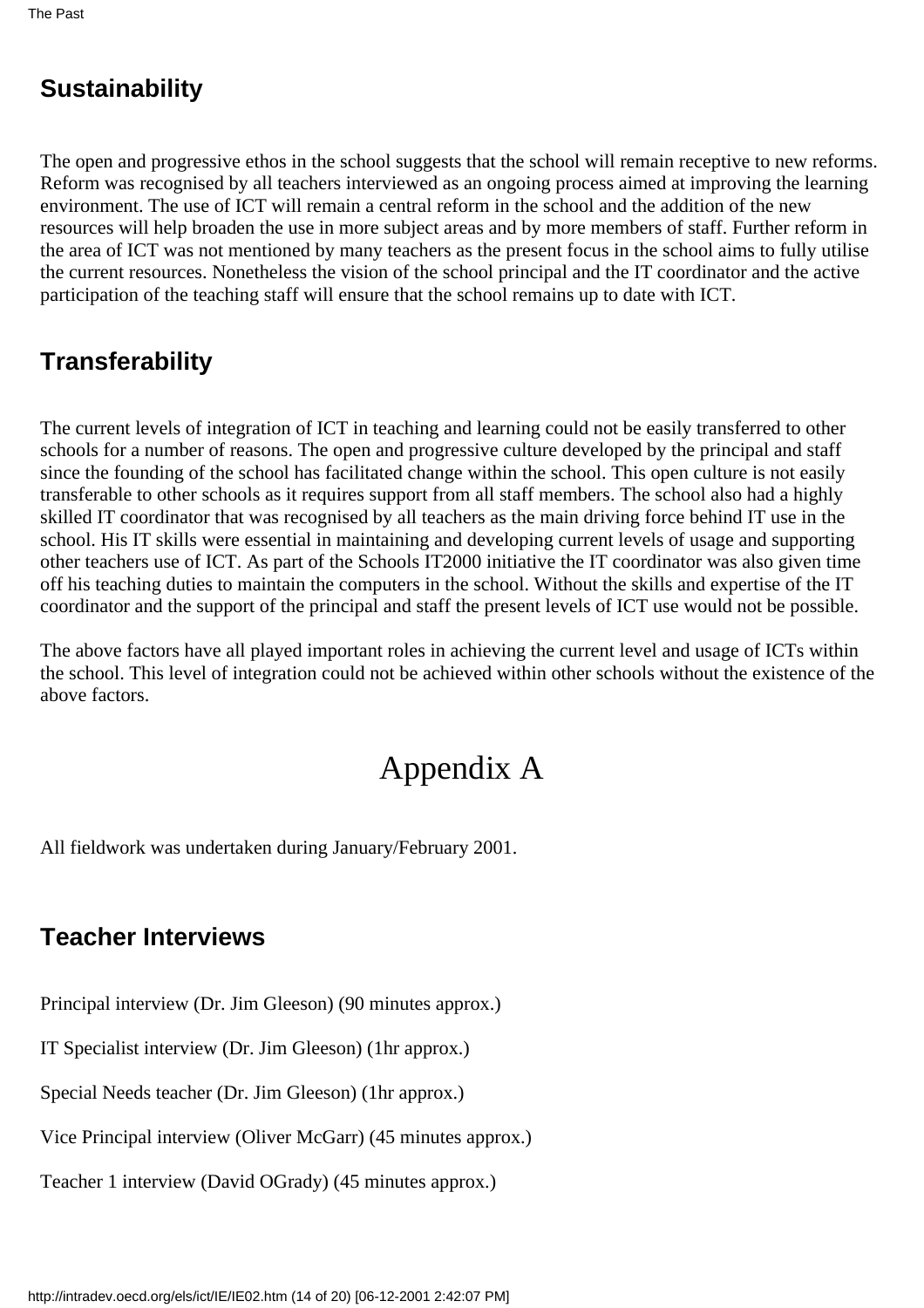Teacher 2 interview (David O Grady) (45 minutes approx.)

Teacher 3 interview (Keith Johnston) (45 minutes approx.)

Teacher 4 interview (Keith Johnston) (45 minutes approx.)

Teacher 5 interview (Keith Johnston) (45 minutes approx.)

Teacher 6 interview (Oliver McGarr) (45 minutes approx.)

### **Parent Interviews**

Parent interview 1 (David O Grady) (30 minutes approx.) Parent interview 2 (Oliver McGarr) (30 minutes approx.) Parent interview 3 (Oliver McGarr) (30 minutes approx.) Parent interview 4 (Keith Johnston) (30 minutes approx.)

### **Student interviews**

Student interview 1: Sixth Class Group (Oliver McGarr) (40 minutes approx.) Student interview 2: Third Class Group (David O Grady) (40 minutes approx.)

### **Classroom Observations**

| <b>Class</b> | <b>Subject</b>               | <b>Teacher</b>     | <b>Location</b> | <b>Observer</b> |
|--------------|------------------------------|--------------------|-----------------|-----------------|
| 3rd          | Geography                    | Class teacher      | Computer Lab    | Keith Johnston  |
| 3rd          | English/Geography            | Class teacher      | Computer Lab    | Keith Johnston  |
| 4th          | English writing              | Class teacher      | Computer Lab    | David O Grady   |
| 5th          | <b>Environmental Studies</b> | Class teacher      | Computer Lab    | David O Grady   |
| 5th          | <b>Using Spycatcher</b>      | IT Specialist      | Computer Lab    | Oliver McGarr   |
| 5th          | Maths/English                | Class teacher      | Computer Lab    | Oliver McGarr   |
| 5th          | English writing              | Class teacher      | Computer Lab    | Oliver McGarr   |
| 5th          | Maths/Graphs                 | Class teacher      | Computer Lab    | Keith Johnston  |
| 6th          | Using software               | Class teacher      | Computer Lab    | Oliver McGarr   |
| 4th          | As resource                  | Class teacher      | Room13          | Keith Johnston  |
| 6th          | English                      | Class teacher      | Room 6          | David O Grady   |
| <b>SEN</b>   | As resource                  | <b>SEN</b> teacher | Room 27         | Keith Johnston  |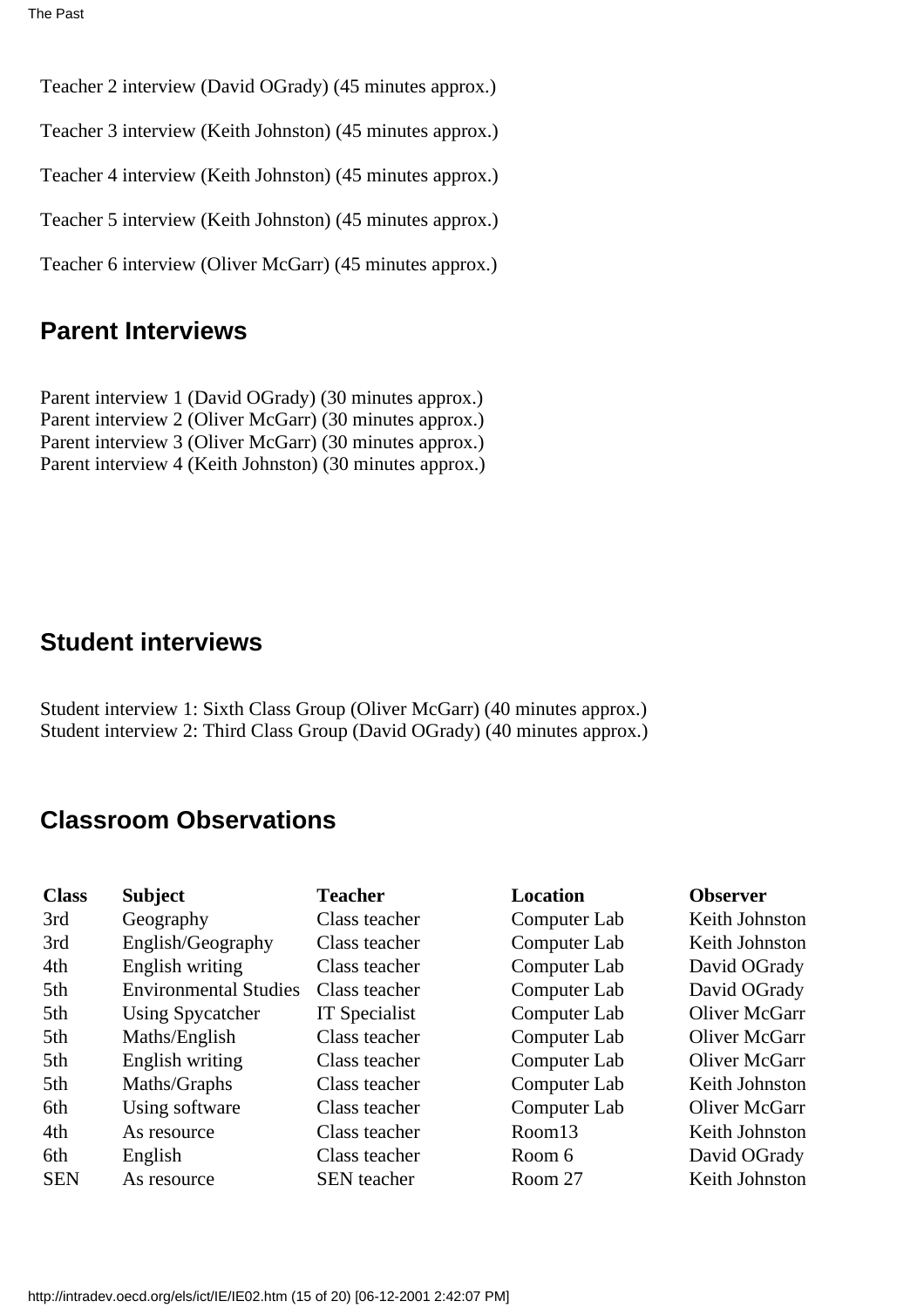#### **Outside-of-Classroom Observations**

Keith Johnston and Oliver McGarr

# Appendix B

Questionnaire distributed to all staff members (13) with 13 responses.

How comfortable are you with using a computer to do each of the following? Choices are:

- 1. Very comfortable
- 2. Comfortable
- 3. Somewhat comfortable
- 4. Not at all comfortable

|                                                               |   |   | 3              |    |
|---------------------------------------------------------------|---|---|----------------|----|
| 1. Write a paper                                              | 6 |   | 3              |    |
| 2. Search for information on the World Wide $ 7$<br>Web WWW   |   |   | $2\,$          |    |
| 3. Create and maintain web pages                              |   | 2 |                | 8  |
| 4.Use a data base                                             |   | 3 |                |    |
| 5.Develop a data base                                         | 3 |   |                |    |
| 6. Send and receive e-mail                                    |   | 2 |                |    |
| $\vert$ 7. Write a programme                                  |   |   |                | 10 |
| 8. Draw a picture or diagram                                  |   |   | $\overline{2}$ |    |
| 9. Present information (e.g., use PowerPoint<br>or equivalent | 4 | ာ |                |    |

How important is each of the following computer-related skills for your teaching? Choices are:

- 1. Very important,
- 2. Important,
- 3. So-so, and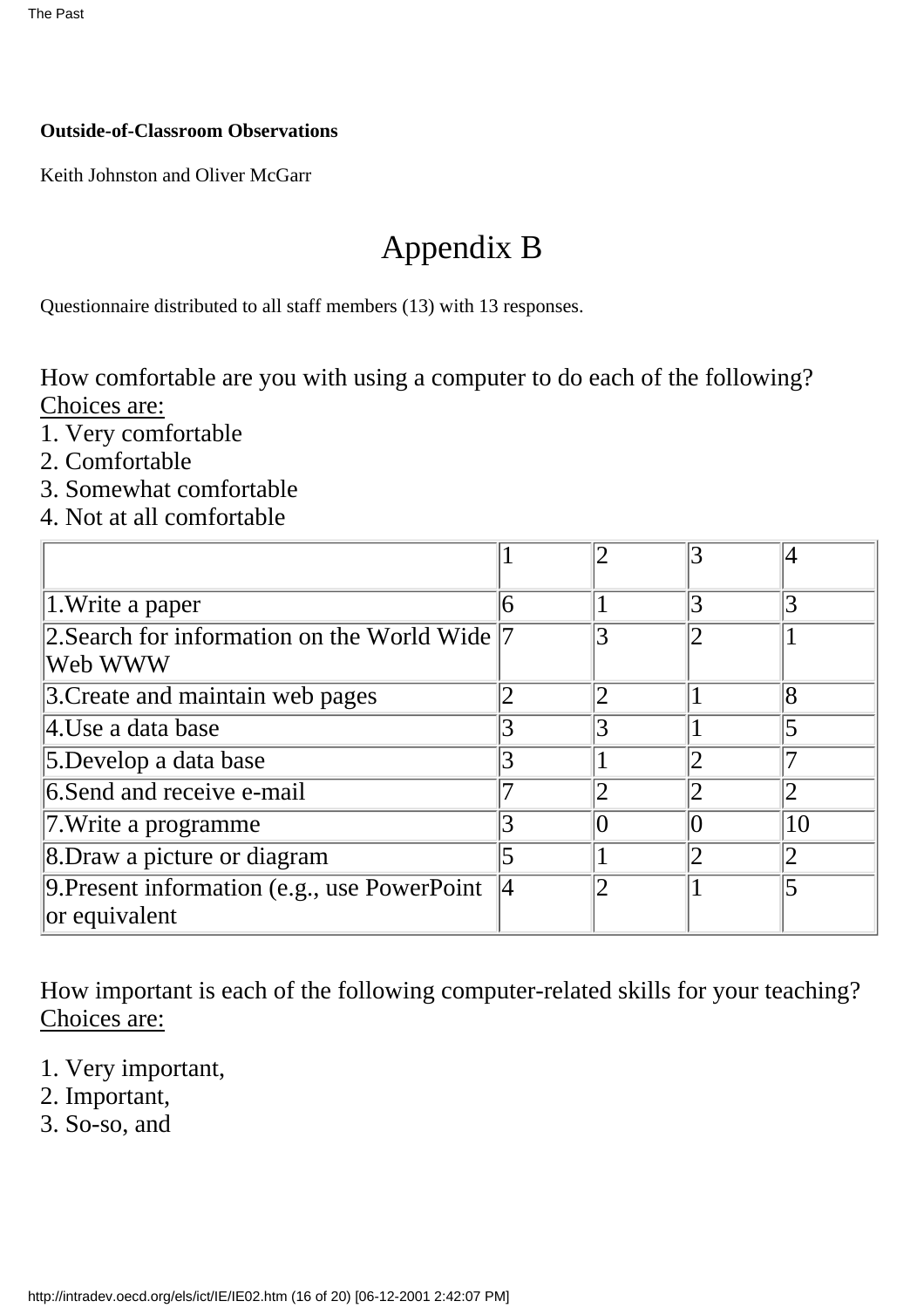## 1. Not important at all

| 10. Write a paper with a word processor         |                | 3 |   | 5              |
|-------------------------------------------------|----------------|---|---|----------------|
| 11. Search for information on the WWW           | $\overline{2}$ |   |   |                |
| 12. Create web pages                            |                |   |   | $\overline{8}$ |
| 13.Use a data base                              |                | 3 |   |                |
| 14. Develop a data base                         |                |   | 5 |                |
| 15.Send and receive e-mail                      |                | 8 |   |                |
| 16. Write a programme                           |                |   |   | 11             |
| 17. Draw a picture or diagram with a            |                | 5 |   | 5              |
| graphing/drawing application                    |                |   |   |                |
| 18. Present information (e.g., use PowerPoint 2 |                | 2 | 4 |                |
| $ $ or equivalent)                              |                |   |   |                |

During the past school year, how often did your students on average do the following for the work you assigned? Choices are:

- 1. Several times each week
- 2. Several times each month,
- 3. A few times

Never

|                                                             |   |                         | 3 |    |
|-------------------------------------------------------------|---|-------------------------|---|----|
| 19 use the World Wide Web                                   |   | 3                       | 8 |    |
| 20 create web pages                                         |   |                         | 3 | 19 |
| 21 send or receive e-mail                                   |   |                         | 5 | 4  |
| 22. use a word processing program                           |   | $\overline{\mathbf{S}}$ | 3 |    |
| 23. use a computer to play games                            |   | 4                       | 5 | 2  |
| $ 24.$ use a spreadsheet                                    |   |                         |   | 12 |
| 25. use a graphics program                                  |   |                         |   |    |
| 26. join in an on-line forum or chat room                   | 0 |                         | 0 | 12 |
| 27. use a presentation program (e.g.,<br>PowerPoint)        |   |                         |   | 10 |
| 28. use an instructional program (including<br>simulations) |   |                         | 3 | 4  |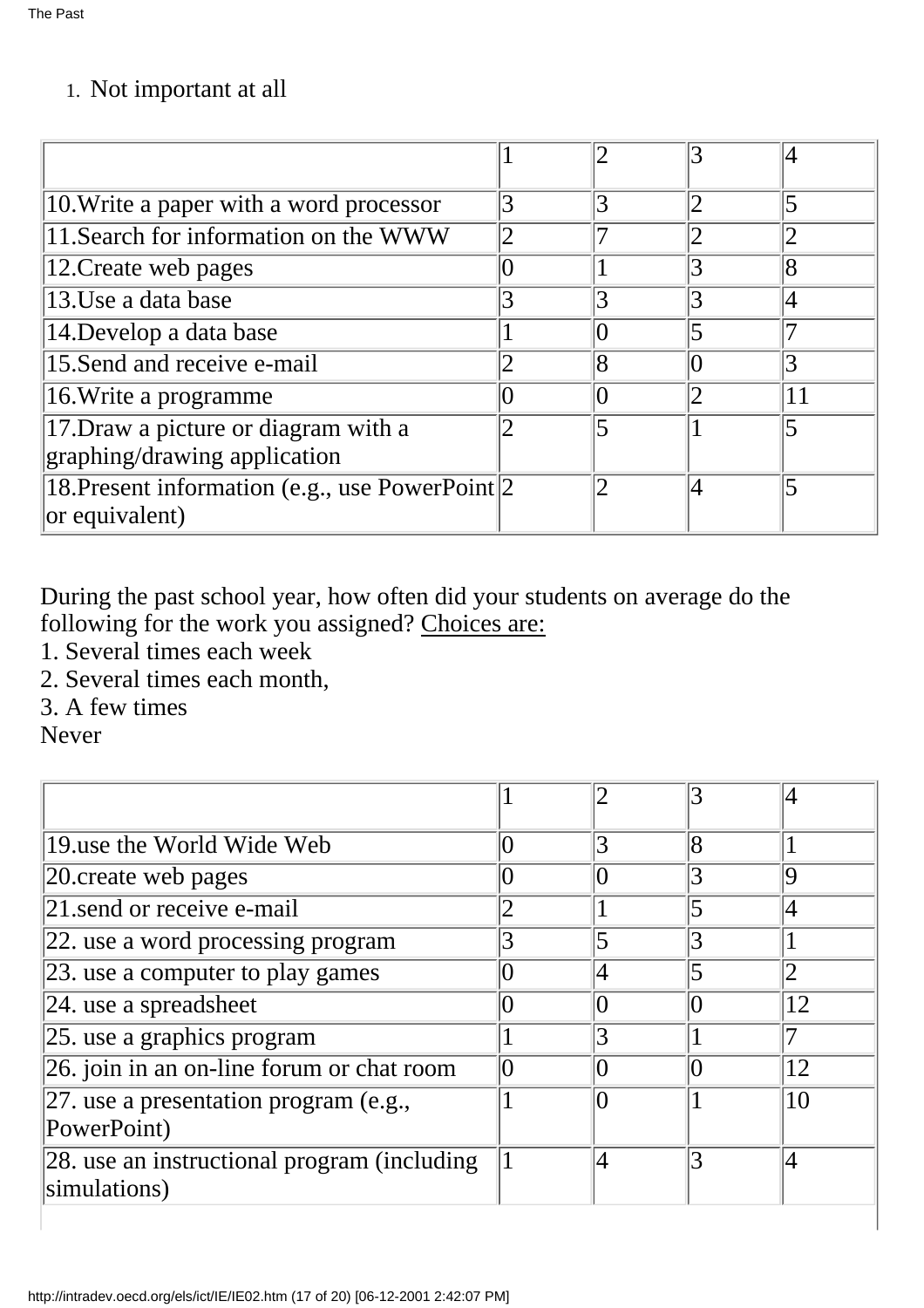| $ 29$ . other computer uses (specify) |  |  |
|---------------------------------------|--|--|

30. How would you rate your ability to use a computer? Choices are: *(Please tick appropriate box)*

| Good     |  |
|----------|--|
| Fair     |  |
| $ P$ oor |  |

Answer questions 31-38 based on experiences or policies from the last school year.

31. Was student computer use ever evaluated for grading? *(Please tick appropriate box)*

|  | ∣▼<br>. PV<br>∸ ∽ |  |  |  |
|--|-------------------|--|--|--|
|--|-------------------|--|--|--|

32. If you assigned World Wide Web searching, how much freedom did you allow students in locating sites to visit?

### *(Please tick appropriate box)*

| no restrictions | some restrictions | designated sites only |  |
|-----------------|-------------------|-----------------------|--|

33.Did you create or modify a Web site with any of the classes that you taught? *(Please tick appropriate box)*

| $-$ |  |
|-----|--|
|-----|--|

34.What portion of the computer use in your classes was directly related to the course content?

*(Please tick appropriate box)*

| - -<br>$\ $ all |  | $\sim$ |  | $\sim$ $\sim$ $\sim$ | - 44<br>$\mathbf{1}$ $\mathbf{1}$ $\mathbf{2}$ $\mathbf{3}$ $\mathbf{4}$ $\mathbf{5}$ $\mathbf{7}$<br>ி<br>$\mathbf{v}$<br>TITTIC<br>$\mathbf{u}$ | . |  |
|-----------------|--|--------|--|----------------------|---------------------------------------------------------------------------------------------------------------------------------------------------|---|--|
|-----------------|--|--------|--|----------------------|---------------------------------------------------------------------------------------------------------------------------------------------------|---|--|

### 35.What portion of the computer use that you assigned was done by students individually?

*(Please tick appropriate box)*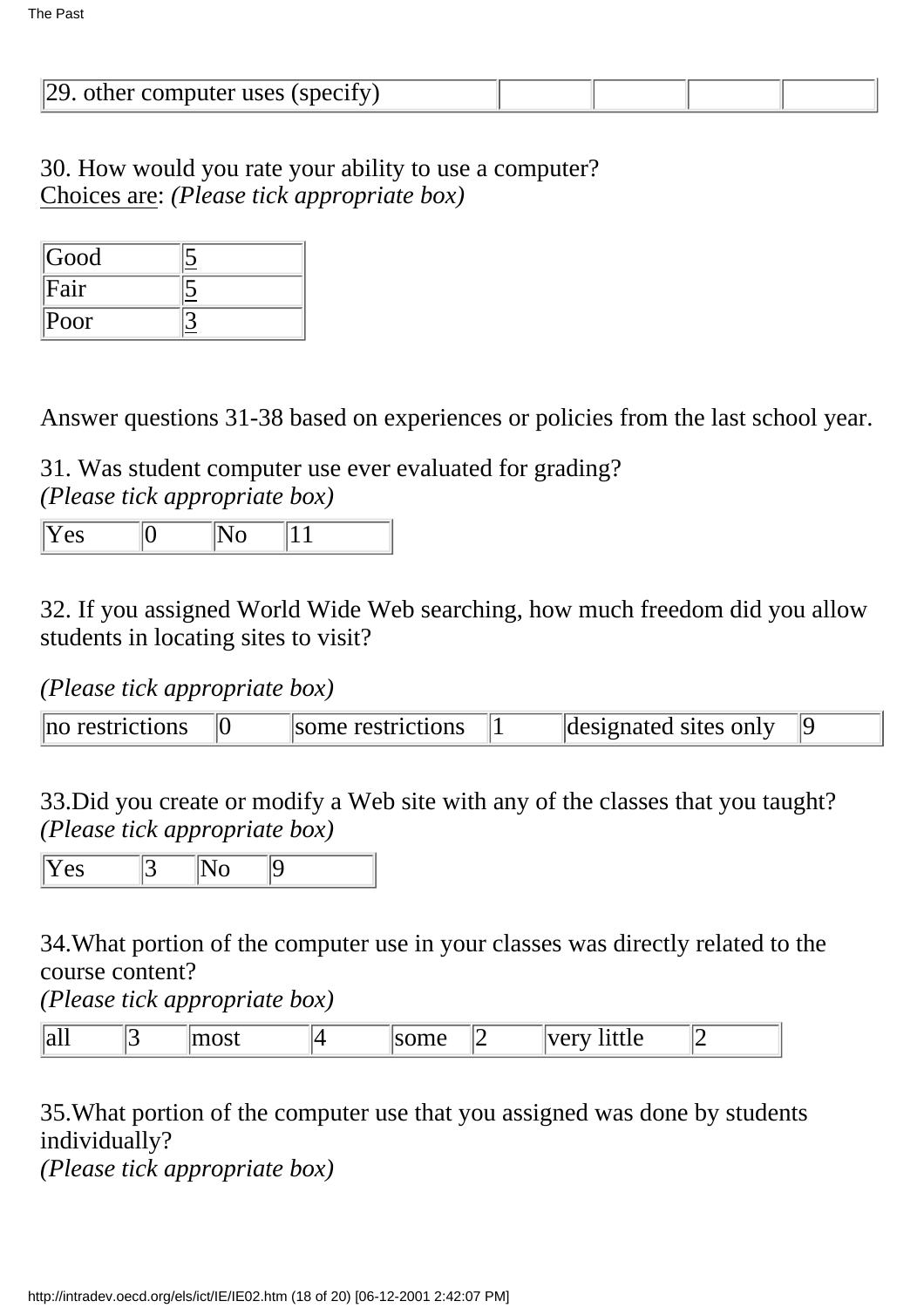| all | $\sim$<br>11100t | some | $\overline{\phantom{0}}$ | very <br>nttle |  |
|-----|------------------|------|--------------------------|----------------|--|
|     |                  |      |                          |                |  |

36.If you have a computer at home, how often did you use it for preparing for teaching?

*(Please tick appropriate box)*

| Several times a week    | Several times a month |  |
|-------------------------|-----------------------|--|
| $\mathbb{A}$ few times  | Never                 |  |
| $\mathbb{N}$ o computer |                       |  |

37.Did you participate as a student or instructor in a virtual course through the Internet/World Wide Web?

*(Please tick appropriate box)*

38. Did you involve your students in collaborative learning over the Internet/World Wide Web with students from other classes?

*(Please tick appropriate box)*

 $\overline{Y}$ es 4  $\overline{N_0}$  8

39.Are you currently using technology to collaborate with other teachers (professional chat rooms, forums, or the like)? *(Please tick appropriate box)*

|--|

40.How many e-mail messages do you send each week on average?

*(Please tick appropriate box)*

| ١M٠<br>$1^{\circ}$<br>lore than 12 | $\mathbf{r}$ |  |
|------------------------------------|--------------|--|
| $\overline{\phantom{0}}$<br>.      | vone         |  |